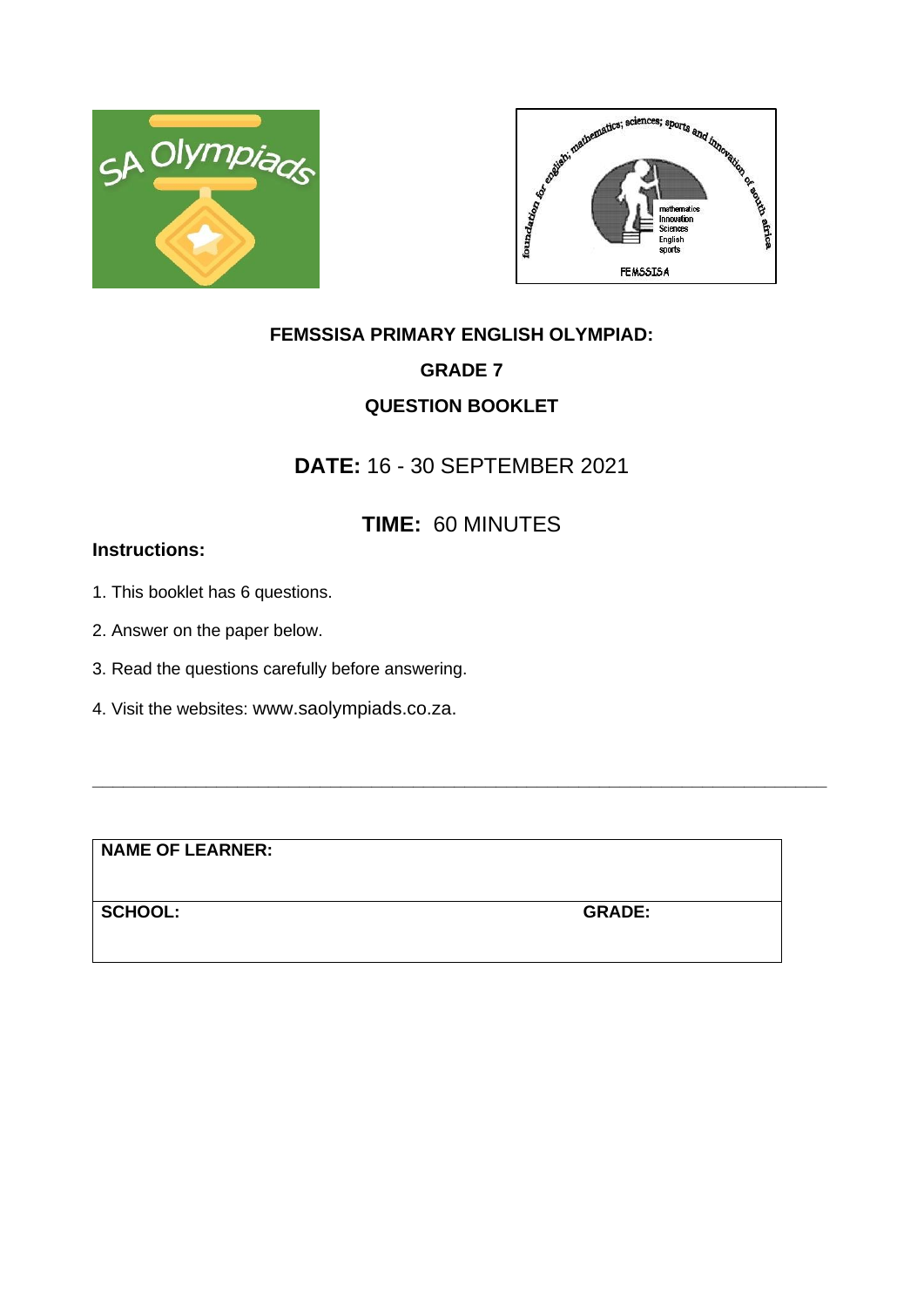### **QUESTIONS**

**1. Select the** *antonym* **which matches. Write the letter in the blank column.** 

| <b>WORD</b>    | <b>CHOICE</b>          | <b>ANSWER</b> |
|----------------|------------------------|---------------|
| 1. democracy   | A. case                |               |
| 2. extravagant | <b>B.</b> unimpressive |               |
| 3. investigate | C. oppression          |               |
| 4. awesome     | D. cheap               |               |
|                | E. monarchy            |               |
|                | F. ignore              |               |
|                | (4                     |               |

**2. Select the** *synonym* **which matches. Write the letter in the blank column** 

| <b>WORD</b> | <b>CHOICE</b>          | <b>ANSWER</b> |
|-------------|------------------------|---------------|
| 1. create   | A. build               |               |
| 2. develop  | <b>B.</b> illustration |               |
| 3. example  | C. problem             |               |
| 4. comical  | D. find                |               |
|             | E. laughter            |               |
|             | F. generate            |               |
|             | G. evolve              |               |
|             | H. funny               |               |
|             | 4                      |               |

#### **3. Underline the appropriate word**

- 3.1 The building of the dam will have a profound (effect/affect) on agriculture in the region.
- 3.2 The organization was (complimented/complemented) for the sterling work it did during the pandemic.
- 3.3 Desiree was convinced that the letter was (among/amongst) the papers in her cupboard.
- 3.4 A prominent family decided to (emigrate/immigrate) to an undisclosed country because of the instability in the area.

**(4 x 2 = 8)**

#### **4. Rearrange the words to make complete sentences.**

 **4.1** the / arguably / she/ job / person / for / is / best / the /

 **4.2** of / cold / result / unusually / is / climate / a/ change / weather / as / the